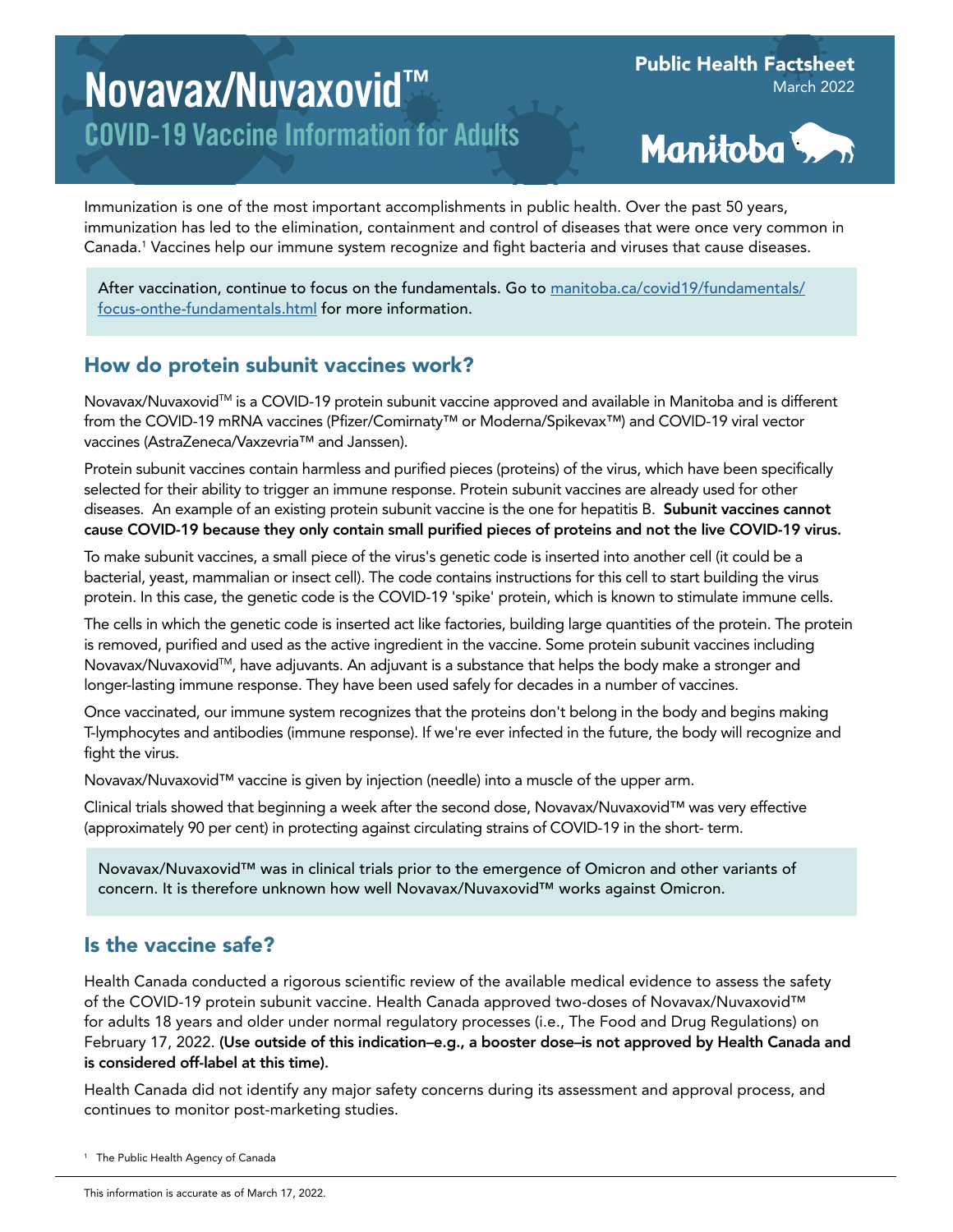The protein pieces in the vaccine are incapable of causing disease and the manufacturing technology is well established. Protein subunit vaccines are already used for other diseases. An example of an existing protein subunit vaccine is the one for hepatitis B.

Overall, Novavax/Nuvaxovid™ was well tolerated. As with other vaccines and medicines, some people may experience common reactions or side effects that are generally not serious and should go away on their own within a day or two after getting the vaccine.

The rare reaction of myocarditis/pericarditis (inflammation of the heart muscle/lining around the heart) has been reported following vaccination with the with the Novavax/Nuvaxovid™ vaccine including in two teenage males shortly after receiving a second dose of the vaccine. Both teenage males fully recovered. Public health officials in Manitoba and Canada continue to closely monitor the situation to detect and investigate possible safety concerns including myocarditis/pericarditis, to take appropriate action as needed.

## Who should get Novavax/Nuvaxovid™ and when should I get vaccinated?

A COVID-19 mRNA vaccine (Pfizer/Comirnaty™ or Moderna/Spikevax™) is the preferentially recommended COVID-19 vaccine product for all adults in Manitoba. Novavax/Nuvaxovid™ may be offered to adults aged 18 years and older who are unable or unwilling to receive a COVID-19 mRNA vaccine:<sup>2</sup>

- as a first dose; AND/OR
- as a second dose eight weeks after the last COVID-19 vaccine. Based on individual circumstances, first and second doses can be given 28 days apart. AND/OR
- $\bullet$  as a booster dose six months after the last COVID-19 vaccine. $^3$  For current booster dose information and recommendations, go to [www.manitoba.ca/covid19/vaccine/eligibility-criteria.html.](http://www.manitoba.ca/covid19/vaccine/eligibility-criteria.html)

Adults who are moderately to severely immunocompromised are recommended to receive a total of four doses. Your doctor can provide more information about when is the best time to get immunized, based on a review of your medical history and individual circumstances. You can also find Information for Individuals who are Immunosuppressed and/or have an Autoimmune Condition here [www.manitoba.](http://www.manitoba.ca/asset_library/en/covidvaccine/immunisuppressed-autoimmune-vaccine-factsheet.pdf) [ca/asset\\_library/en/covidvaccine/immunisuppressed-autoimmune-vaccine-factsheet.pdf](http://www.manitoba.ca/asset_library/en/covidvaccine/immunisuppressed-autoimmune-vaccine-factsheet.pdf).

To assess the individual risks and benefits of getting a booster dose, consider:

- your risk of getting sick from COVID-19 and experiencing complications. Emerging evidence suggests that overall the risk of serious illness from Omicron are lower compared to other variants of concern. Based on past experience, some groups of people continue to be at increased risk of experiencing serious illness from Omicron.
- your risk as it pertains to vaccine safety.
- what is known and unknown at this time (e.g., it is unknown what future variants of concern may emerge, and how the vaccine will work against them).
- the evolving and limited evidence on the effectiveness of a booster dose. Current evidence suggests a booster dose improves protection from Omicron among adults. It is currently unknown how long protection from a third dose will last.

Speak with your immunizer or health care provider if you have questions about your individual risks and benefits of getting a booster dose.

<sup>3</sup> Novavax/Nuvaxovid™ is not currently authorized for use as a booster dose in Canada.

<sup>&</sup>lt;sup>2</sup> Individuals who are unable or unwilling to receive an mRNA COVID-19 vaccine or a protein subunit COVID-19 vaccine should talk to their doctor about the risks and benefits of vaccination with a viral vector vaccine (AstraZeneca/Vaxzevria™ and Janssen).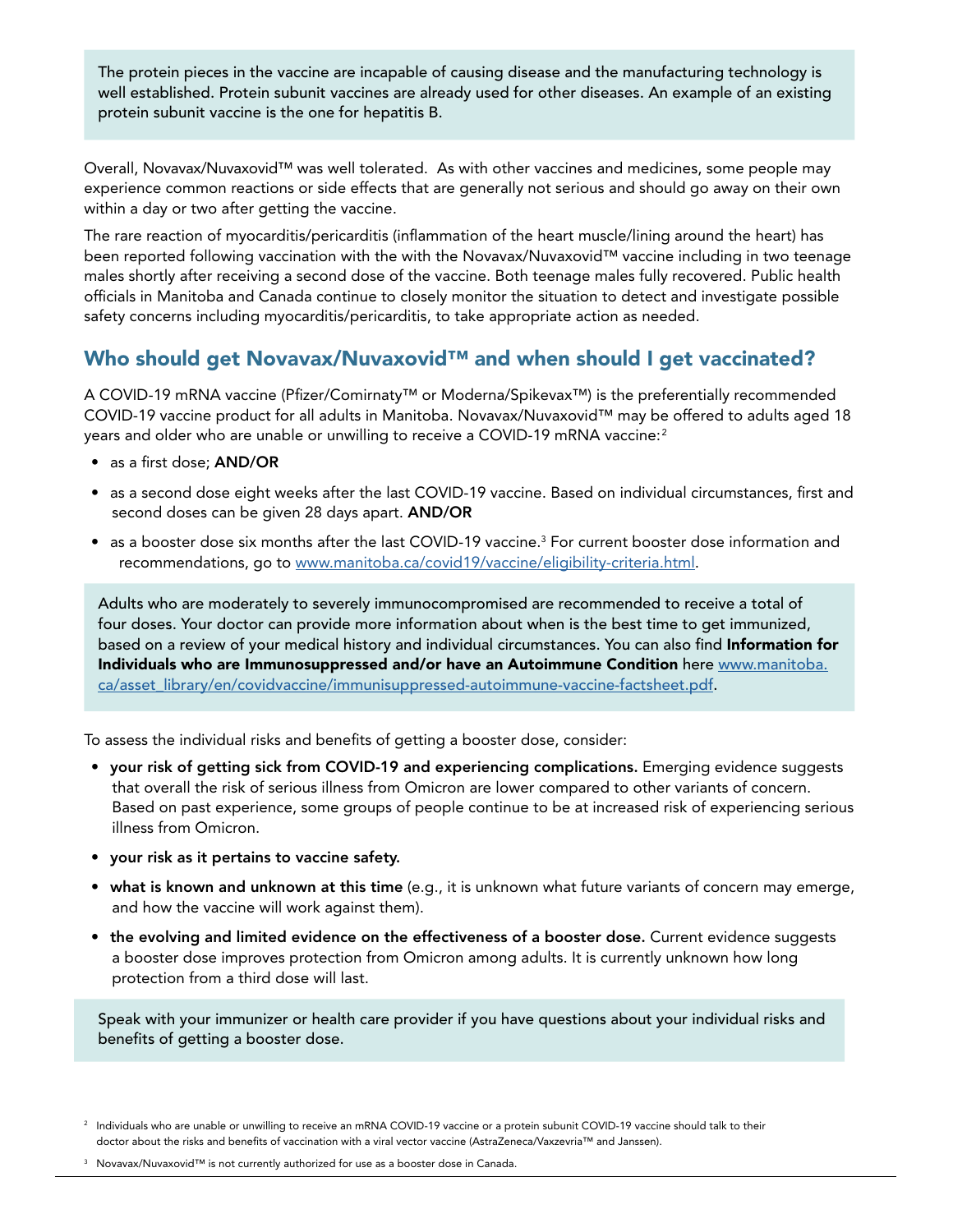## Who should not get Novavax/Nuvaxovid™?

Anyone 17 years old or younger should not be given Novavax/Nuvaxovid™.

Anyone who is allergic to an active substance or any ingredients of Novavax/Nuvaxovid™ vaccine, or if you have had a severe allergic reaction after the first dose of a protein subunit COVID-19 vaccine, should receive an allergy referral and assessment before receiving this vaccine product. An allergic reaction can be life-threatening. For information about any of the COVID-19 vaccine ingredients, please review the vaccine manufacturer's product monograph at manitoba.ca/vaccine or speak with your health care provider.

Allergic reactions generally happen shortly after the vaccine is administered. You must be observed for a minimum of 15 minutes after immunization.

You can be immunized if you have allergies not related to the vaccine, such as allergies to foods, insect stings or seasonal/environmental allergies. Talk to your immunizer or health care provider about all of your allergies before vaccination.

If you were infected with COVID-19 (e.g., confirmed by a positive PCR test), you're recommended to wait two to three months after your infection before getting your next dose of vaccine. But at minimum, you need to wait until your symptoms are gone and your period of isolation is over.

If you were previously infected with COVID-19 and received a monoclonal antibody treatment (e.g., Sotrovimab, Casirivimab, Imdevimab), wait 90 days before getting the COVID-19 vaccine.

## What are some of the possible side effects of Novavax/Nuvaxovid™?

In general, the side effects observed during the clinical trials were similar to those of other vaccines. The side effects were generally mild or moderate, and went away a few days after vaccination. They included:

- pain, redness and swelling at the site of injection
- body chills
- feeling tired and feverish
- headache
- muscle and joint pain
- nausea and vomiting

These are common side effects of the vaccines and are not a risk to your health. Over-the-counter medicines like acetaminophen (e.g., Tylenol®) or ibuprofen (e.g., Advil®) may be considered to help manage these adverse events (like pain or fever, respectively), if they occur after vaccination.

For a full list of possible side effects, please review the vaccine manufacturer's product monograph at: manitoba.ca/vaccine or speak with your health care provider.

As with all vaccines, more serious side effects such as allergic reactions are possible. However, these are rare.

The signs and symptoms of myocarditis/pericarditis can include shortness of breath, chest pain, or the feeling of a rapid or abnormal heart rhythm. If you experience any of these symptoms, go to the nearest emergency department or health centre.

It is important to stay in the immunization clinic for 15 minutes after getting any vaccine in the unlikely event of a severe allergic reaction. You may need to stay in the clinic for 30 minutes if you have had a serious allergic reaction to a vaccine in the past. This can include hives, difficulty breathing, or swelling of the throat, tongue or lips. This can happen up to an hour after you get vaccinated. If this happens after you leave the immunization clinic, call 911 or go to the nearest emergency department or health centre for immediate attention.

Report any serious or unexpected adverse reactions to a health care provider, or call Health Links − Info Santé at 204-788-8200 or 1-888-315-9257 (toll free in Manitoba).